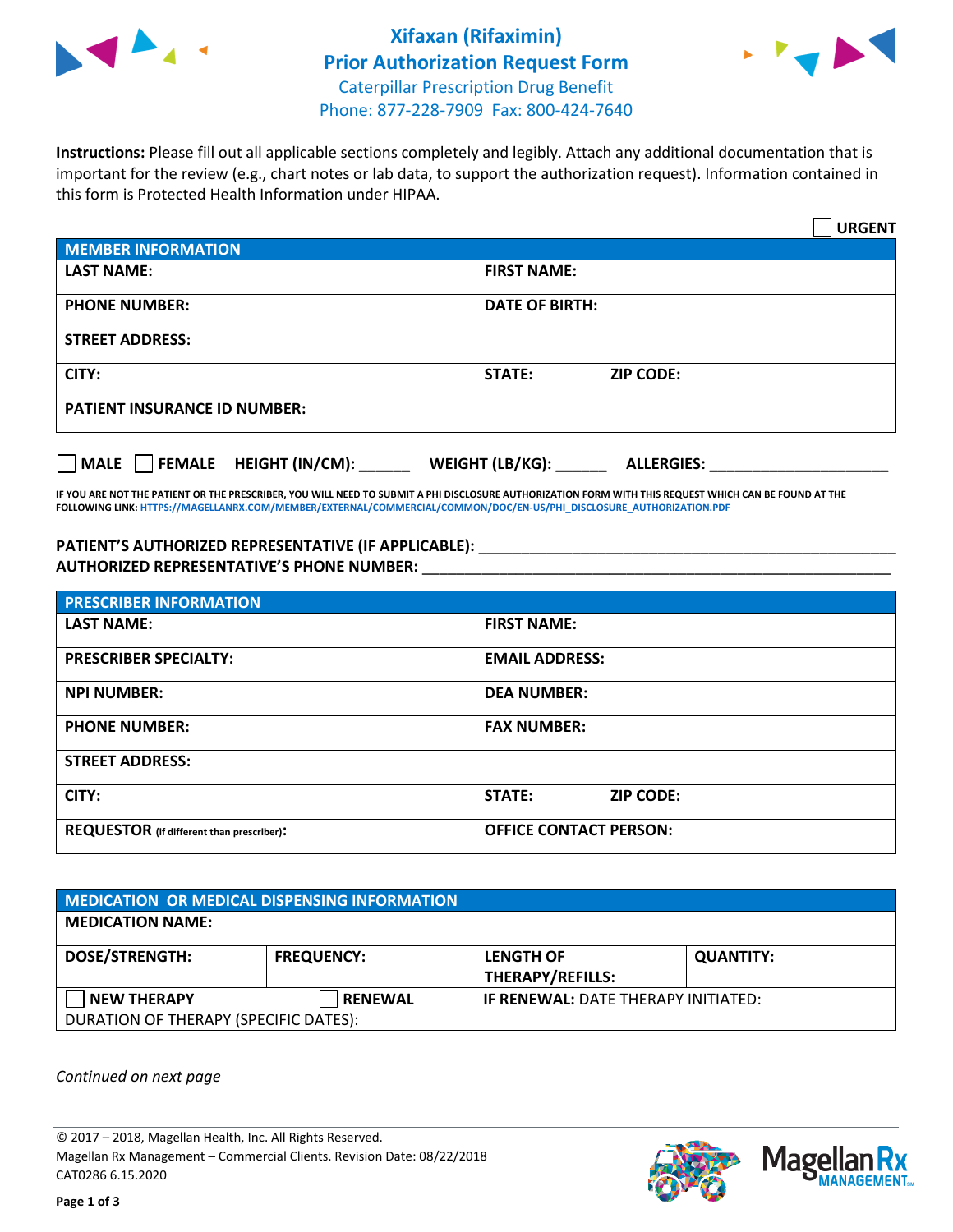

**Xifaxan (Rifaximin) Prior Authorization Request Form** Caterpillar Prescription Drug Benefit Phone: 877-228-7909 Fax: 800-424-7640



| <b>MEMBER'S LAST NAME:</b> NAME                                                                                                                                                                                                                                                                                                                                                                                                                                          | <b>MEMBER'S FIRST NAME:</b>                                        |                                                       |  |  |  |
|--------------------------------------------------------------------------------------------------------------------------------------------------------------------------------------------------------------------------------------------------------------------------------------------------------------------------------------------------------------------------------------------------------------------------------------------------------------------------|--------------------------------------------------------------------|-------------------------------------------------------|--|--|--|
|                                                                                                                                                                                                                                                                                                                                                                                                                                                                          | 1. HAS THE PATIENT TRIED ANY OTHER MEDICATIONS FOR THIS CONDITION? | YES (if yes, complete below)<br>NO                    |  |  |  |
| <b>MEDICATION/THERAPY (SPECIFY</b><br>DRUG NAME AND DOSAGE):                                                                                                                                                                                                                                                                                                                                                                                                             | <b>DURATION OF THERAPY (SPECIFY</b><br>DATES):                     | <b>RESPONSE/REASON FOR</b><br><b>FAILURE/ALLERGY:</b> |  |  |  |
| <b>2. LIST DIAGNOSES:</b>                                                                                                                                                                                                                                                                                                                                                                                                                                                |                                                                    | <b>ICD-10:</b>                                        |  |  |  |
| $\Box$ C. difficile colitis<br>□ Hepatic encephalopathy<br>□ Diarrhea-predominant Irritable bowel syndrome(IBS-D)<br>$\Box$ Intestinal bacterial overgrowth(IBO)<br>□ Travelers' diarrhea                                                                                                                                                                                                                                                                                |                                                                    |                                                       |  |  |  |
| 3. REQUIRED CLINICAL INFORMATION: PLEASE PROVIDE ALL RELEVANT CLINICAL INFORMATION TO SUPPORT A<br>PRIOR AUTHORIZATION.                                                                                                                                                                                                                                                                                                                                                  |                                                                    |                                                       |  |  |  |
| C. difficile colitis:<br>Was the diagnosis confirmed by the patient's lab results showing that the toxin is present? $\Box$ Yes $\Box$ No<br><b>Hepatic encephalopathy:</b><br>Has the patient failed a trial of lactulose? $\Box$ Yes $\Box$ No<br>Will Xifaxan be used in combination with lactulose? $\Box$ Yes $\Box$ No<br>Does the patient have a medical contraindication to lactulose? $\Box$ Yes $\Box$ No<br>If yes to the above, please submit documentation. |                                                                    |                                                       |  |  |  |
| Irritable bowel syndrome with diarrhea (IBS-D):<br>Has the patient been previously treated with Xifaxan for IBS-D in the past? $\Box$ Yes $\Box$ No                                                                                                                                                                                                                                                                                                                      |                                                                    |                                                       |  |  |  |
| Is Xifaxan being used for the treatment of intestinal bacterial overgrowth (IBO)? $\Box$ Yes $\Box$ No                                                                                                                                                                                                                                                                                                                                                                   |                                                                    |                                                       |  |  |  |
| Are there any other comments, diagnoses, symptoms, medications tried or failed, and/or any other information the<br>physician feels is important to this review?                                                                                                                                                                                                                                                                                                         |                                                                    |                                                       |  |  |  |
| Please note: Not all drugs/diagnosis are covered on all plans. This request may be denied unless all required<br>information is received.                                                                                                                                                                                                                                                                                                                                |                                                                    |                                                       |  |  |  |

© 2017 – 2018, Magellan Health, Inc. All Rights Reserved. Magellan Rx Management – Commercial Clients. Revision Date: 08/22/2018 CAT0286 6.15.2020